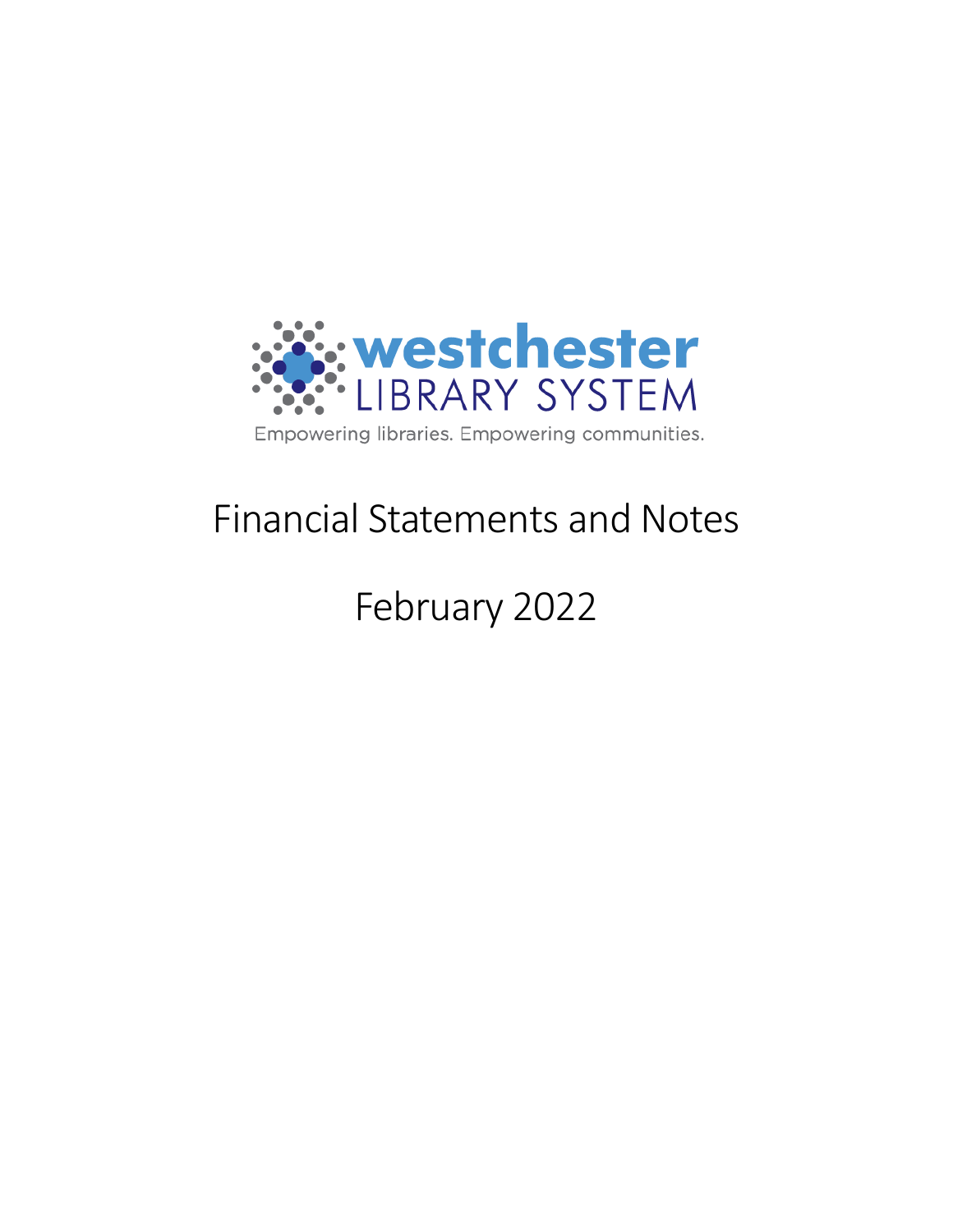#### Westchester Library System Statement of Financial Position - WLS Balance Sheet As of 2/28/2022

|                                         |                          |                | Prev. Per.     | Prev. Per. % |                |
|-----------------------------------------|--------------------------|----------------|----------------|--------------|----------------|
|                                         | 2/28/2022                | 1/31/2022      | Change         | Change       | 12/31/2021*    |
| Assets                                  |                          |                |                |              |                |
| <b>Current Assets</b>                   |                          |                |                |              |                |
| Cash & Cash Equivalents                 |                          |                |                |              |                |
| Operating                               | 3,744,088                | 3,439,067      | 305,021        | 8.87%        | 3,685,745      |
| Reserves                                | 1,746,932                | 1,747,148      | (216)          | $-0.01%$     | 1,747,107      |
| Total Cash & Cash Equivalents           | 5,491,020                | 5,186,215      | 304,805        | 5.88%        | 5,432,852      |
| <b>Unconditional Promises to Give</b>   | 675,578                  | 598,402        | 77,176         | 12.90%       | 292,070        |
| <b>Accounts Receivable</b>              | 206,488                  | 772,253        | (565, 765)     | -73.26%      | 206,860        |
| <b>Prepaid Expenses</b>                 | 568,361                  | 537,986        | 30,374         | 5.65%        | 433,569        |
| <b>Security Deposits</b>                | $\overline{\phantom{a}}$ | $\overline{0}$ | $\overline{0}$ | 0.00%        | $\overline{0}$ |
| <b>Total Current Assets</b>             | 6,941,447                | 7,094,856      | (153, 409)     | $-2.16%$     | 6,365,351      |
| Long-term Assets                        |                          |                |                |              |                |
| Property & Equipment                    | 399,248                  | 410,469        | (11, 221)      | $-2.73%$     | 421,690        |
| Total Property & Equipment              | 399,248                  | 410,469        | (11, 221)      | $-2.73%$     | 421,690        |
| <b>Total Long-term Assets</b>           | 399,248                  | 410,469        | (11, 221)      | $-2.73%$     | 421,690        |
| <b>Total Assets</b>                     | 7,340,695                | 7,505,325      | (164, 630)     | $-2.19%$     | 6,787,041      |
| Liabilities                             |                          |                |                |              |                |
| Short-term Liabilities                  |                          |                |                |              |                |
| <b>Accounts Payable</b>                 | 532,951                  | 487,101        | 45,850         | 9.41%        | 841,006        |
| Deferred Revenue                        | 894,773                  | 1,126,540      | (231, 767)     | $-20.57%$    | 7,200          |
| <b>Total Short-term Liabilities</b>     | 1,427,725                | 1,613,642      | (185, 917)     | $-11.52%$    | 848,206        |
| Long-term Liabilities                   |                          |                |                |              |                |
| <b>Capital Lease Obligations</b>        | 0                        | 0              | 0              | 0.00%        | 0              |
| Deferred Rent                           | 241,708                  | 243,817        | (2, 108)       | $-0.86%$     | 245,925        |
| Post-Retirement Benefits Payable        | 4,892,551                | 4,892,551      | $\overline{0}$ | 0.00%        | 4,892,551      |
| Total Long-term Liabilities             | 5,134,259                | 5,136,368      | (2, 108)       | $-0.04%$     | 5,138,476      |
| <b>Total Liabilities</b>                | 6,561,984                | 6,750,009      | (188, 025)     | $-2.79%$     | 5,986,682      |
| <b>Net Assets</b>                       |                          |                |                |              |                |
| <b>Working Capital</b>                  | 5,513,722                | 5,481,215      | 32,508         | 0.59%        | 5,517,145      |
| Long-term Net Assets                    | (4,735,011)              | (4, 725, 898)  | (9, 112)       | 0.19%        | (4, 716, 786)  |
| <b>Total Net Assets</b>                 | 778,711                  | 755,316        | 23,395         | 3.10%        | 800,359        |
| <b>Total Liabilities and Net Assets</b> | 7,340,695                | 7,505,325      | (164, 630)     | $-2.19%$     | 6,787,041      |

\* Unaudited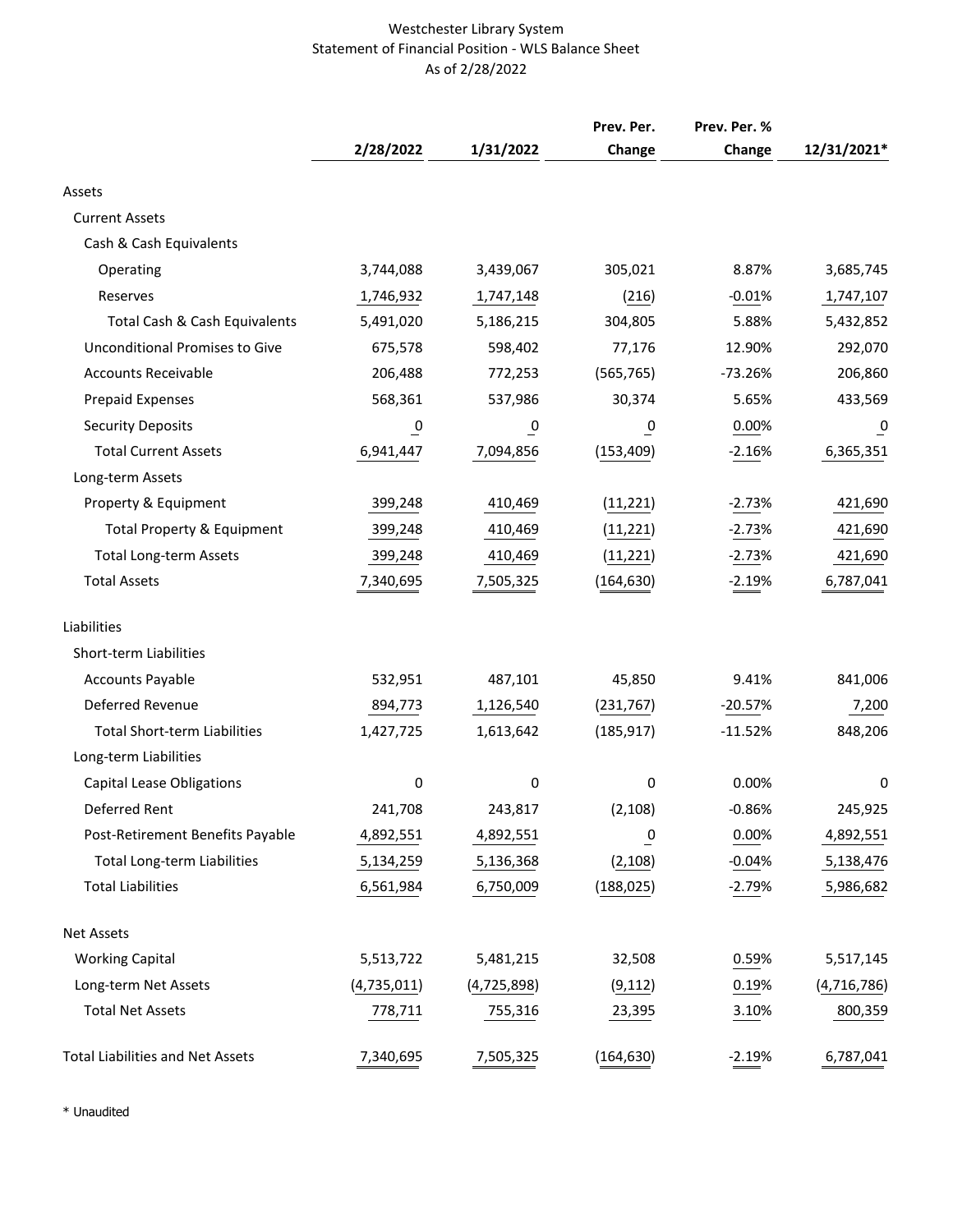#### **NOTES FOR FEBRUARY 2022 STATEMENT OF FINANCIAL POSITION - WLS BALANCE SHEET**

The key changes to the Balance Sheet are an increase in WLS's cash position, which is higher by \$304,800, a decrease in Accounts Receivable of \$565,800 and a decrease in Deferred Revenue by \$231,800.

### **Reminders:**

All figures are approximate to the nearest \$100 or 1%.

The December 2021 figures included in this statement are unaudited and while they reflect year-end activities being completed, are subject to change until audit activities are complete.

This presentation of the Balance Sheet reflects the work of the Finance Committee to refine this report. The report now contains the following additional information: (1) figures for the previous reported period in addition to the previous year-end, (2) detail for *Cash and Cash Equivalents* and (3) detail for Net Assets to illustrate *Working Capital*, which is WLS's *Current Assets* less *Short-term Liabilities*.

**Current Assets:** *This section indicates the organization's liquidity by showing what assets WLS holds in cash and what assets will be available in cash in the near future.*

*Cash & Cash Equivalents: This line shows the total cash in WLS's bank accounts, investment accounts and petty cash.* – In this period WLS's cash position increased by \$304,800. With \$839,500 in receipts, revenues received included \$563,700 from member libraries for IT fees and group purchases and \$210,100 from Westchester County for the fourth quarter of 2021. Expenditures totaled \$534,700. Aside from rent, payroll and benefits, Internet, and delivery to libraries, the notable expenditures include \$45,500 to Tutor.com for library patrons in 2022, \$24,700 to Hoopla for digital content for patrons in January and \$13,800 to CDW for consulting services in 2022.

*Accounts Receivable*: *These are monies owed to WLS by another party.* – This figure decreased by \$565,800 in the period, the result of recording \$8,100 in receivables against the receipt of \$573,900 in payments. Activity was driven primarily by payments from member libraries for IT services and group purchases, but also included activity from the LIU Palmer School program and BTOP (Broadband Technology Opportunity Program).

**Short term Liabilities**: This section s*hows WLS's near-term obligations.*

*Deferred Revenue: Funds received which have not yet been earned.* – This figure decreased by \$231,800, the result of deferring \$1,000 in revenue from the LIU Palmer School program against the recognition of \$232,800 in revenues from IT, eContent, and movie licensing.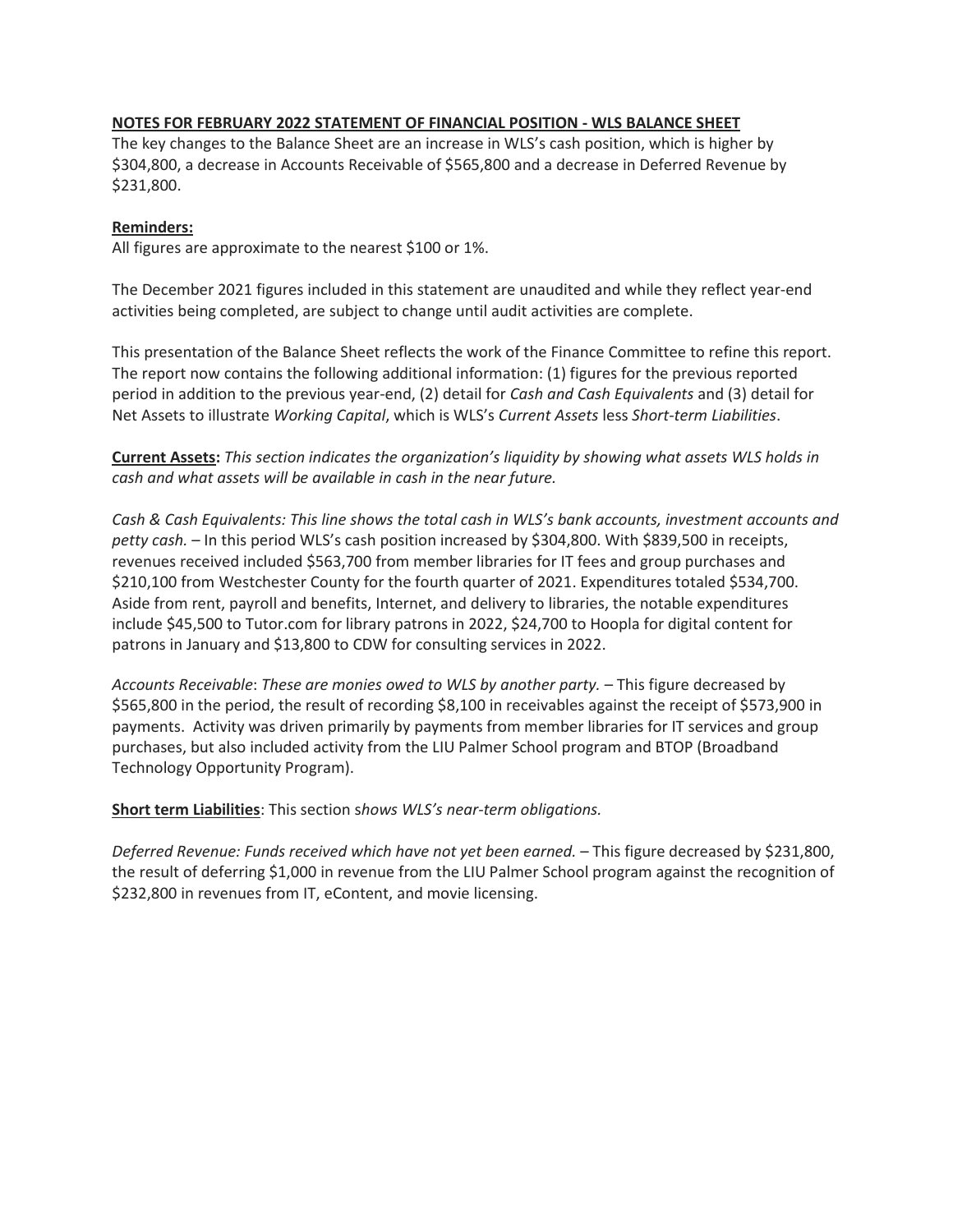#### Westchester Library System Statement of Revenues and Expenditures - Comparison to Budget with 2020 and 2021 YTD From 2/1/2022 Through 2/28/2022

|                                            |             | <b>Current Period</b> | <b>Current Period</b>         |               |                 |               |                   | <b>YTD Budget</b> |                     |
|--------------------------------------------|-------------|-----------------------|-------------------------------|---------------|-----------------|---------------|-------------------|-------------------|---------------------|
|                                            | 2/28/2022   |                       | <b>Budget Budget Variance</b> | 2/29/2020 YTD | 2/28/2021 YTD   | 2/28/2022 YTD | <b>YTD Budget</b> | Variance          | <b>Total Budget</b> |
|                                            |             |                       |                               |               |                 |               |                   |                   |                     |
| Revenue                                    |             |                       |                               |               |                 |               |                   |                   |                     |
| <b>State Revenues without Restrictions</b> | 188,073     | 188,750               | (677)                         | 387,534       | 302,880         | 376,270       | 377,500           | (1, 230)          | 2,265,000           |
| County Revenues without Restrictions       | 87,550      | 87,550                | n                             | 171,600       | 173,000         | 175,100       | 175,100           | O                 | 1,050,600           |
| Federal Revenues without Restrictions      | 12,925      | 12,917                |                               | 27,500        | 25,000          | 25,750        | 25,833            | (83)              | 155,000             |
| Member Technology Fees                     | 235,300     | 230,292               | 5,008                         | 473,992       | 470,379         | 469,733       | 460,583           | 9,150             | 2,763,500           |
| Fund Raising & Contributions               | 71          | 917                   | (845)                         | 2,615         | 890             | 218           | 1,833             | (1,615)           | 11,000              |
| Interest                                   | 273         | 333                   | (60)                          | 7,180         | 702             | 463           | 667               | (203)             | 4,000               |
| <b>WEBS &amp; Other</b>                    | 565         | 658                   | (93)                          | 2,830         | 2,252           | 1,210         | 1,317             | (107)             | 7,900               |
| Government Revenues with Restrictions      | 17,740      | 19,158                | (1, 418)                      | 35,708        | 28,970          | 35,500        | 38,317            | (2, 817)          | 229,900             |
| <b>Other Revenues with Restrictions</b>    | 4,420       | 13,208                | (8, 788)                      | 4,583         | 1,921           | 9,179         | 26,417            | (17, 238)         | 158,500             |
| <b>Total Revenue</b>                       | 546,917     | 553,783               | (6,866)                       | 1,113,542     | 1,005,995       | 1,093,424     | 1,107,567         | (14, 143)         | 6,645,400           |
| Expenditures                               |             |                       |                               |               |                 |               |                   |                   |                     |
| Salaries                                   | 177,911     | 206,760               | 28,849                        | 379,204       | 347,133         | 362,100       | 413,518           | 51,419            | 2,481,119           |
| <b>Fringe Benefits</b>                     | 97,553      | 111,648               | 14,096                        | 188,328       | 174,532         | 192,879       | 223,299           | 30,420            | 1,339,781           |
| <b>Professional Fees</b>                   | 1,683       | 4,138                 | 2,455                         | 16,731        | 5,295           | 2,342         | 8,275             | 5,933             | 49,650              |
| Equipment                                  | 5,794       | 11,500                | 5,706                         | 7,275         | 11,344          | 16,098        | 23,000            | 6,902             | 138,000             |
| Library Materials                          | 61,528      | 57,621                | (3,907)                       | 137,271       | 135,753         | 127,437       | 115,242           | (12, 196)         | 691,450             |
| Rent and Utilities                         | 27,552      | 30,100                | 2,548                         | 55,104        | 55,104          | 55,104        | 60,200            | 5,096             | 361,200             |
| <b>Repairs and Maintenance</b>             | 28,180      | 42,625                | 14,445                        | 71,054        | 73,548          | 75,761        | 85,250            | 9,489             | 511,500             |
| <b>Supplies</b>                            | 1,317       | 3,488                 | 2,171                         | 6,037         | 4,924           | 1,752         | 6,975             | 5,223             | 41,850              |
| Telephone and Internet                     | 30,940      | 36,500                | 5,560                         | 57,933        | 60,798          | 62,825        | 73,000            | 10,175            | 438,000             |
| <b>Printing and Postage</b>                | 5,404       | 4,958                 | (446)                         | 5,050         | 3,810           | 6,094         | 9,917             | 3,822             | 59,500              |
| <b>Bibliographic Fees</b>                  | 6,778       | 6,708                 | (70)                          | 11,894        | 18,747          | 13,236        | 13,417            | 180               | 80,500              |
| <b>Professional Development</b>            | 1,000       | 7,718                 | 6,718                         | 16,929        | 563             | 1,015         | 15,435            | 14,420            | 92,610              |
| Travel                                     | 55          | 2,870                 | 2,815                         | 4,854         | 121             | 326           | 5,740             | 5,414             | 34,440              |
| Memberships                                | $\mathbf 0$ | 1,808                 | 1,808                         | 1,165         | 9,317           | 7,816         | 3,617             | (4, 200)          | 21,700              |
| <b>Contractual Services</b>                | 26,284      | 29,733                | 3,449                         | 22,604        | 44,845          | 88,443        | 59,467            | (28, 976)         | 356,800             |
| <b>Delivery Service</b>                    | 37,570      | 35,750                | (1,820)                       | 69,518        | 74,622          | 68,370        | 71,500            | 3,130             | 429,000             |
| <b>Special Events</b>                      | 0           | 833                   | 833                           | 18            | O               | 0             | 1,667             | 1,667             | 10,000              |
| Insurance                                  | 6,863       | 2,667                 | (4, 196)                      | 2,130         | 3,212           | 9,479         | 5,333             | (4, 146)          | 32,000              |
| Miscellaneous                              | 251         | 2,017                 | 1,766                         | 3,197         | $\frac{337}{2}$ | 1,204         | 4,033             | 2,829             | 24,200              |
| <b>Total Expenditures</b>                  | 516,662     | 599,442               | 82,780                        | 1,056,297     | 1,024,004       | 1,092,281     | 1,198,884         | 106,603           | 7,193,300           |
| Net Revenue Before Depreciation            | 30,256      | (45, 658)             | 75,914                        | 57,245        | (18,009)        | 1,143         | (91, 318)         | 92,460            | (547, 900)          |
| Non-Cash Activity                          |             |                       |                               |               |                 |               |                   |                   |                     |
| Depreciation                               | 11,221      | 12,021                | 800                           | 37,483        | 31,027          | 22,441        | 24,042            | 1,600             | 144,250             |
| Unrealized Gain/Loss on Investments        | 349         | $\overline{0}$        | (349)                         | (444)         | $\frac{92}{1}$  | 349           | $\overline{0}$    | (349)             |                     |
| <b>Total Non-Cash Activity</b>             | 11,570      | 12,021                | $\frac{451}{1}$               | 37,039        | 31,119          | 22,791        | 24,042            | 1,251             | 144,250             |
| Net Revenue                                | 18,686      | (57, 679)             | 76,365                        | 20,206        | (49, 128)       | (21, 648)     | (115, 359)        | 93,711            | (692, 150)          |